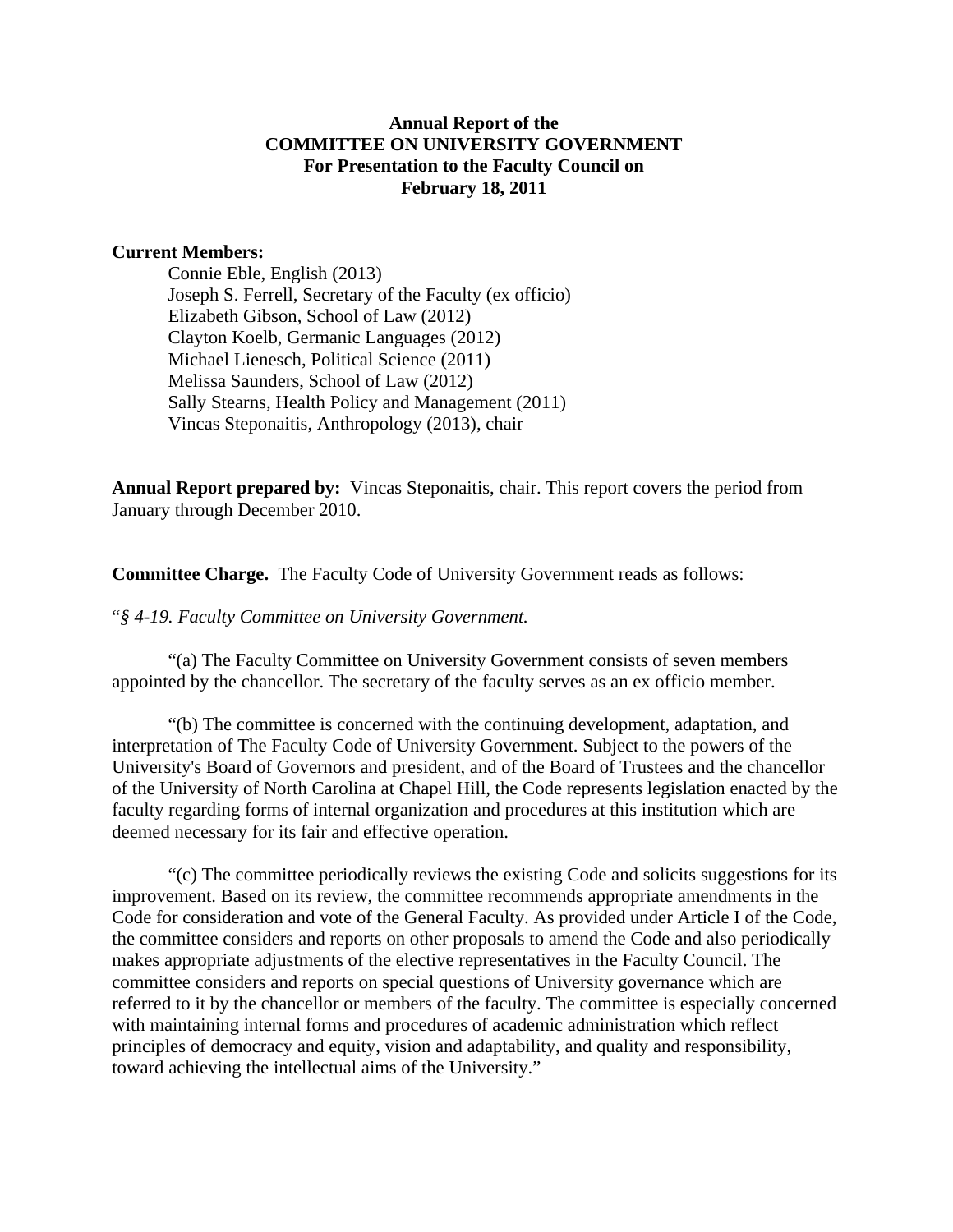#### **Report of Activities.**

*Resolutions Presented and Adopted.* On February 26, 2010, the committee presented to Faculty Council a resolution entitled, "On Amending the Faculty Code of University Government to Change the Composition of the Administrative Board of the Library" (Resolution 2010-1). The resolution passed in its first reading, and in the second reading was amended to provide a roadmap for how the transition to the Administrative Board's new structure would be handled. The amended version was adopted by Faculty Council without dissent on March 19, 2010.

*Ongoing.* Over the past year the Committee continued the discussions that had begun in 2009 regarding proposals to give retired UNC faculty a greater involvement in faculty governance. These discussions culminated in Resolution 2011-1, which is further described in Appendix 1.

The committee also took note of concerns that the Faculty Code is inconsistent with current policies and practices across the campus regarding the participation of fixed-term faculty in votes on personnel matters. This inconsistency was an inadvertent byproduct of the broad amendments to the Code that were passed by Faculty Council in 2007. After examining the matter in detail, the committee decided to recommend a change to the Code to bring it into line with current practice. This amendment is presented in Resolution 2011-2, and further discussed in Appendix 2.

#### **New Business.**

*Resolutions Presented.* The committee presents today the following resolutions:

## **Resolution 2011-1. On Amending the Faculty Code of University Government to Provide Voting Representation for Retired Faculty.**

## **Resolution 2011-2. On Amending the Faculty Code of University Government to Allow Fixed-Term Faculty to Vote in Personnel Matters Affecting Other Such Faculty.**

The rationale for each of these resolutions is presented in the appendices that follow.

Respectfully submitted, Committee on University Government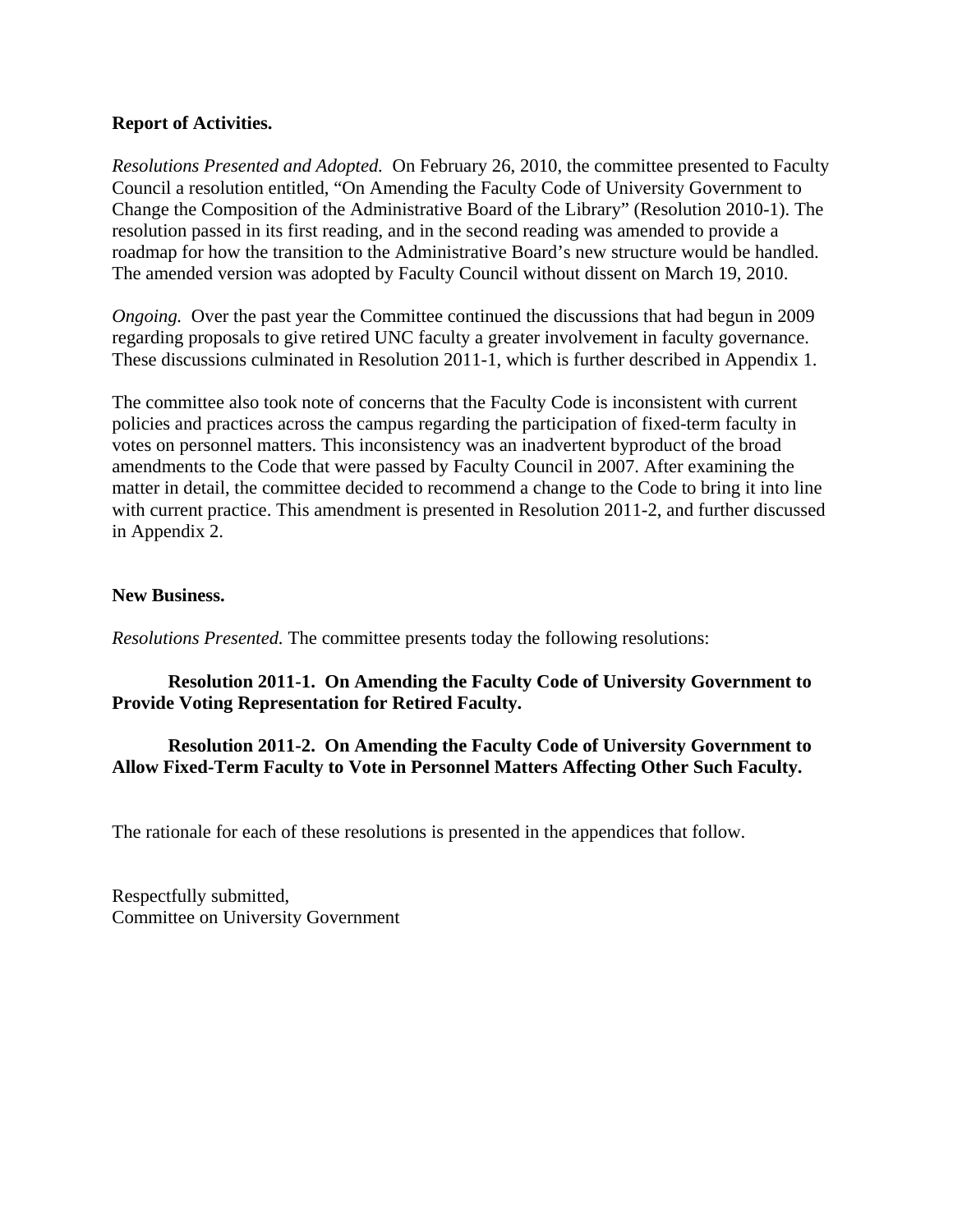## **Appendix 1 Report of the Committee on University Government on Resolution 2011-1.**

During the 2008-09 academic year, a number of issues arose on campus that prompted discussions of the various ways in which retired faculty contribute to the life of our university. Around that time, the Retired Faculty Association was invited to send representatives to Faculty Council, essentially as observers. In light of these developments, in the fall of 2009 our committee began discussing the role that our retired colleagues might have in faculty governance. We were aware that the faculty code at our sister institution, N.C. State University, includes retired faculty as members of their voting faculty, and that retired faculty regularly serve in their Faculty Senate (the counterpart to our Faculty Council). Hence, we focused on the question of whether our retired faculty should be given the opportunity to do the same.

The committee saw two major benefits of answering this question in the affirmative:

- \* Adding retired faculty as full-fledged members of Faculty Council would contribute significantly to preserving institutional memory, which is very important in faculty governance.
- \* If we view the university as a community of scholars, we must recognize that our retired colleagues are important members of this community. Giving such colleagues representation in Faculty Council acknowledges this fact without in any way compromising the ability of the currently employed faculty to set the university's course.

Two potential disadvantages also came up in our discussions. One was the added time and effort that would be required to include retired faculty in the elections process (i.e., it's not as easy to keep track of retired faculty as those currently employed at the university). We felt that this would not be a major obstacle, especially if we required that retired faculty register to vote. Another potential problem was violating the general principle that an institution's course should be set by its current employees, not by those who have retired. The committee acknowledged the importance of the latter principle, but felt that giving retired faculty two votes in a legislative body of about 70 members would not cause any serious difficulties in this regard.

By the end of 2009, we were moving in the direction of proposing that retired faculty be given voting representation on Faculty Council, with two members elected by a new electoral division consisting of retired UNC faculty who choose to participate by registering to vote. But before we moved any further down this road, we decided to take the matter to the Faculty Executive Committee (FEC), in order to get their advice. We presented the idea to FEC at their January 2010 meeting. After considerable discussion, looking at all the pros and cons, FEC endorsed the idea enthusiastically and without dissent.

From that point on, our committee worked on crafting the Code amendment that is presented here as Resolution 2011-1. If passed, this resolution would do the following:

 \* A new electoral division would be created consisting of individuals who retired as voting faculty members at UNC, and who register to vote in this division with the Office of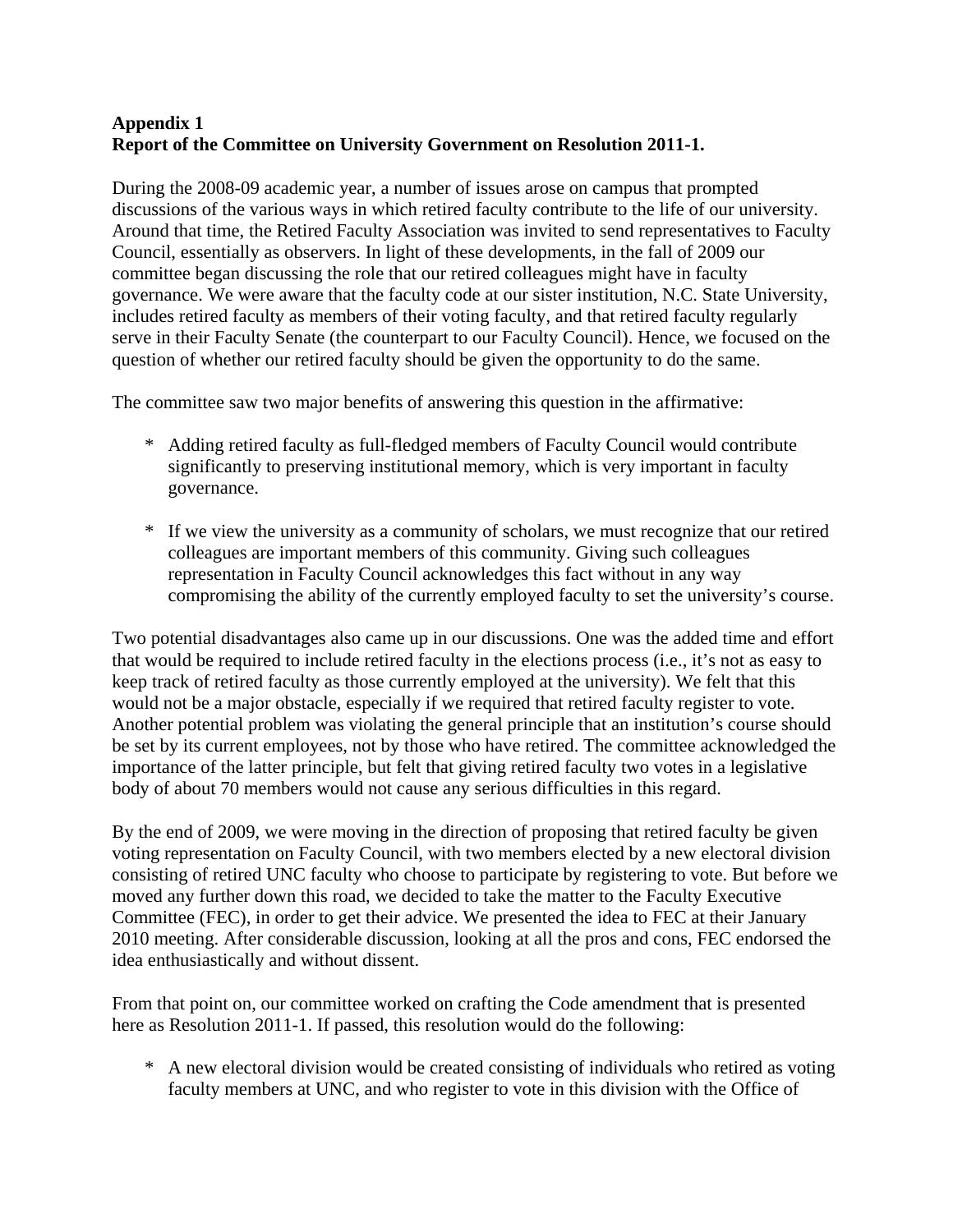Faculty Governance. The details of the registration procedure are left to the Secretary of the Faculty to determine.

 \* Two new seats would be created on Faculty Council, the incumbents of which would be elected by members of this new division. Any member of the division would be qualified to run for these seats. The candidates would be chosen by the Nominating Committee, as with all the other slates.

It is important to note that the proposed language gives retired faculty voting rights *only* for Faculty Council. It does not grant any new rights for retired faculty to serve on other faculty committees or to vote in departmental matters.

In sum, the Committee on University Government recommends that Faculty Council adopt Resolution 2011-1.

# **Appendix 2 Report of the Committee on University Government on Resolution 2011-2.**

The proposed amendment is essentially a correction to the major overhaul of the Faculty Code that was adopted by Faculty Council in 2007. This new amendment brings the Code into line with what is now a common and reasonable practice across the UNC campus, in that it allows current fixed-term faculty to vote in personnel matters affecting other fixed-term faculty. In order to be eligible to vote, a fixed-term faculty member must still meet the criteria for "voting faculty" set forth in § 1-4 of the Code (not a visiting appointment, at least .75 FTE, and a contract or service of at least 3 years duration).

Prior to 2007, section 8-8 of the Faculty Code spelled out the details of departmental governance in the College of Arts and Sciences, but there were no comparable provisions for any of the other schools. This section's language reflected the traditional College practice that fixed-term faculty did not vote in any departmental personnel matters, period. One goal of the 2007 revision was to standardize the basic governance provisions and make them apply to all schools within the university. Some College-specific provisions that would not work university-wide were left unchanged or dropped, but this particular section was moved to Article 6, thereby making it universal and (inadvertently) putting the Code in conflict with a long-standing practice in many of the professional schools. Recently, even the College adopted a policy on senior lecturers that was in conflict with this provision.

Hence, the Committee on University Government strongly recommends that Faculty Council adopt Resolution 2011-2 in order to eliminate this problem.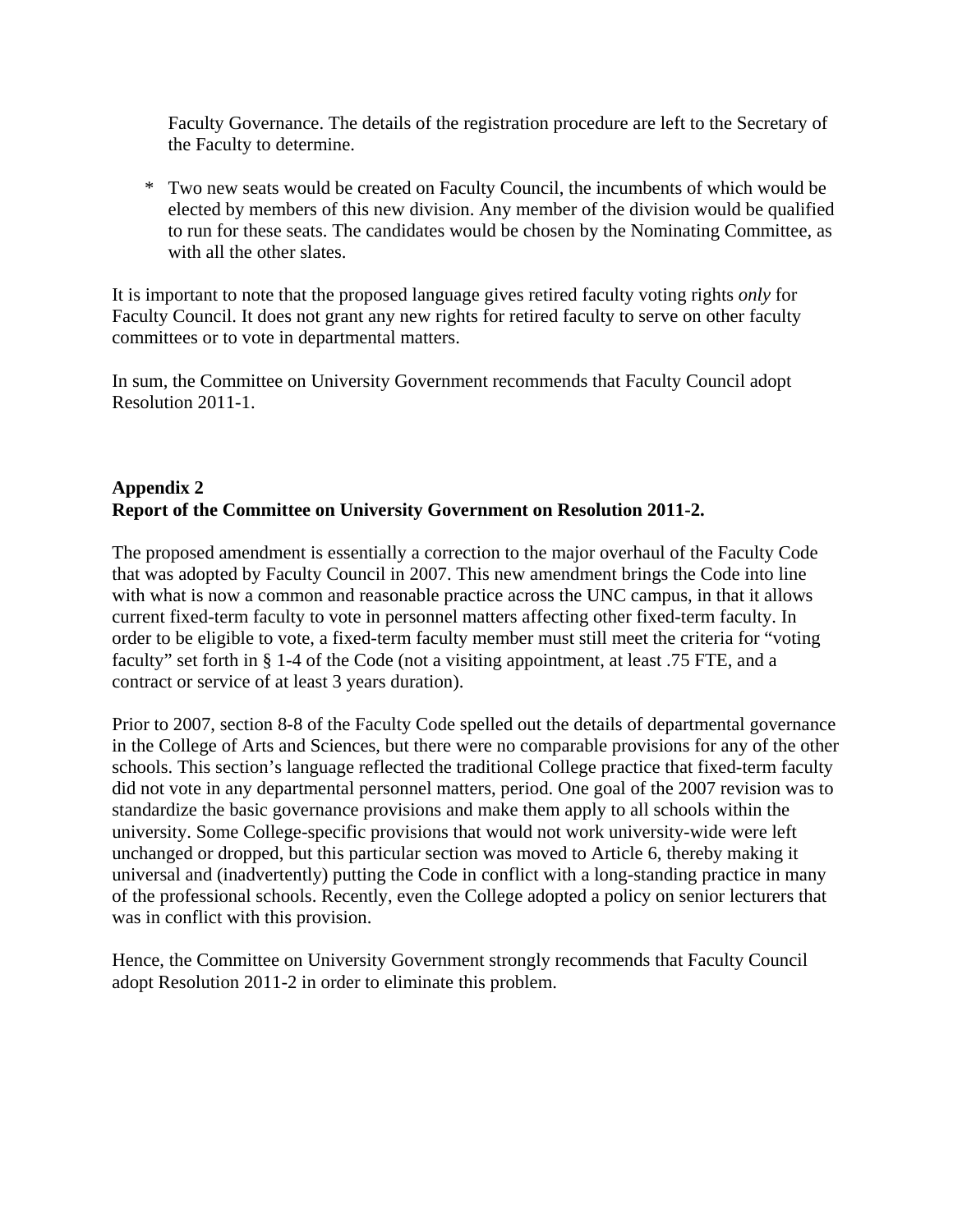## **Resolution 2011-1. On Amending the Faculty Code of University Government to Provide Voting Representation for Retired Faculty.**

The General Faculty enacts that

§§ 1-4, 2-2, and 2-4 of the Faculty Code of University Government are amended as follows (deletions are crossed out, additions are underlined):

## *§ 1-4. Voting.*

"(c) Retired faculty who do not fulfill the requirements of  $\S 1-4(b)$  are eligible to vote in the elections for Faculty Council, as provided in §§ 2-2(i) and 2-4(d), but are otherwise not considered members of the voting faculty."

## *§ 2-2. Members.*

"(i) In addition to the electoral divisions established elsewhere in this article, there shall be a division for retired faculty which will elect two members of Faculty Council. These members shall not be considered in the apportionment described in  $\S$  2-2(g). Faculty are eligible for election to this division only if they satisfy the requirements for voting in that division, as stipulated in § 2-4(d)."

## *§ 2-4. Nomination and election.*

"(c) Members representing the electoral divisions established in  $\S$  2-2(e) are chosen by members of the voting faculty whose primary appointments are in schools or departments assigned to that electoral division. Ballots containing the nominations are distributed to the appropriate division by the secretary of the faculty. Elections are determined by a plurality of the votes cast.

"(d) Retired faculty are eligible to vote pursuant to  $\S 2-2(i)$  if they satisfy the following conditions:

- 1) they retired from the University on North Carolina at Chapel Hill as members of the voting faculty and do not currently fulfill the requirements of § 1-4(b); and
- 2) they are registered with the Office of Faculty Governance according to procedures set by the secretary of the faculty.

" $(\vec{d})$  (e) Ballots containing the nominations are distributed to the appropriate division by the secretary of the faculty. Elections are determined by a plurality of the votes cast. The secretary of the faculty decides tie votes by lot."

In § 2-4, the current subsection (e) is re-lettered as (f).